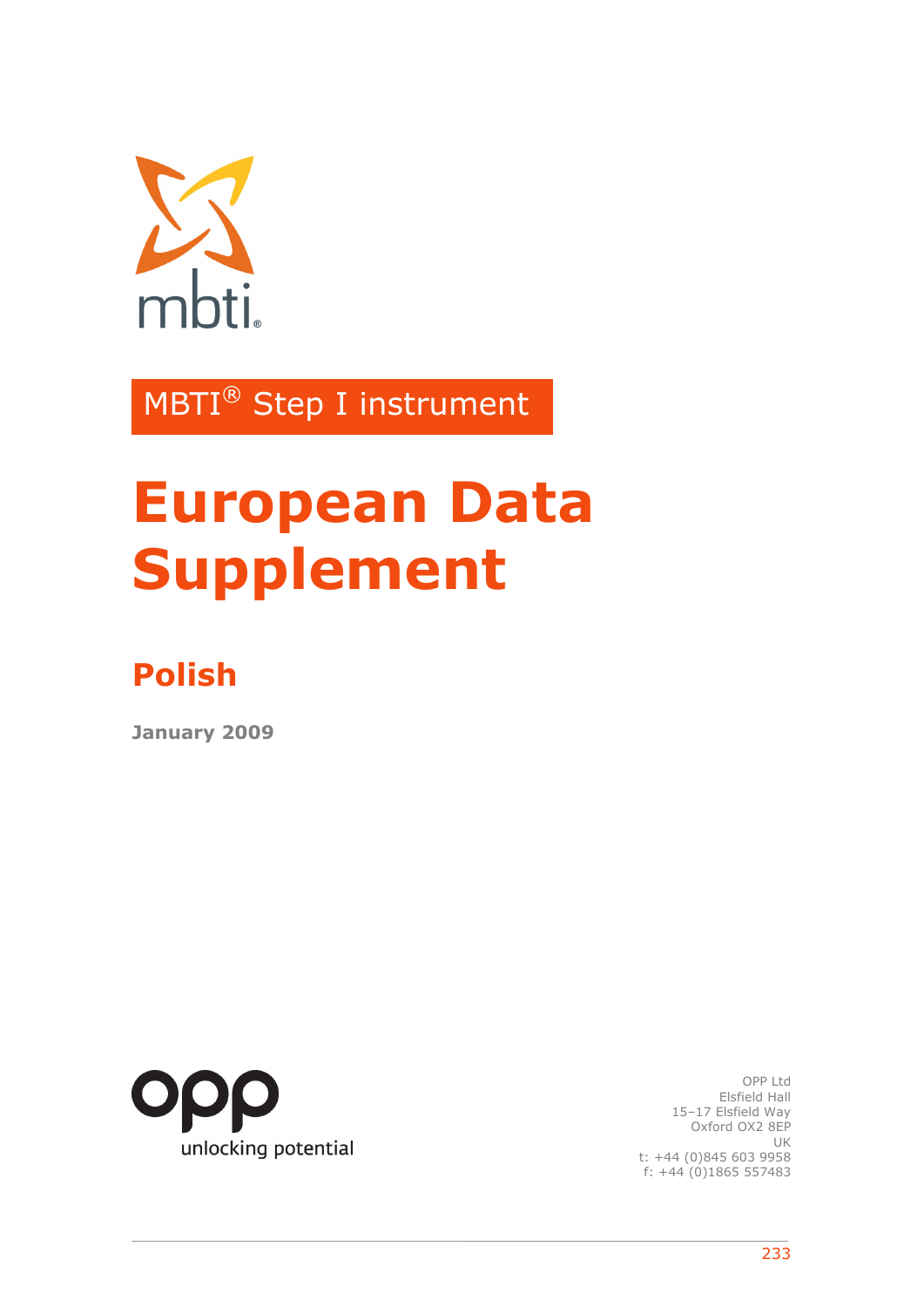## **Contents**

| Intercorrelations between MBTI dimensions  240                 |  |
|----------------------------------------------------------------|--|
| Validity: the accuracy of the Polish MBTI Step I instrument in |  |
|                                                                |  |
|                                                                |  |
|                                                                |  |
|                                                                |  |
|                                                                |  |
|                                                                |  |
|                                                                |  |
|                                                                |  |
|                                                                |  |
|                                                                |  |
| Sample 1: Questionnaire development sample 246                 |  |
|                                                                |  |

© Copyright 2009 OPP Ltd. All rights reserved.

No portion of this publication may be translated or reproduced in whole or in part, stored in a retrieval system, or transmitted in any form or by any means (electronic, mechanical, photocopying, recording or otherwise) without the prior written permission of the copyright<br>towner. No part of this publication is reproducible under any photocopying licence scheme

® MBTI, Myers-Briggs, the Myers-Briggs Type Indicator and the MBTI logo are registered trade marks of the Myers-Briggs Type Indicator Trust. OPP is licensed to use the trade marks in Europe.

® OPP is a registered trade mark of OPP Ltd in the European Community.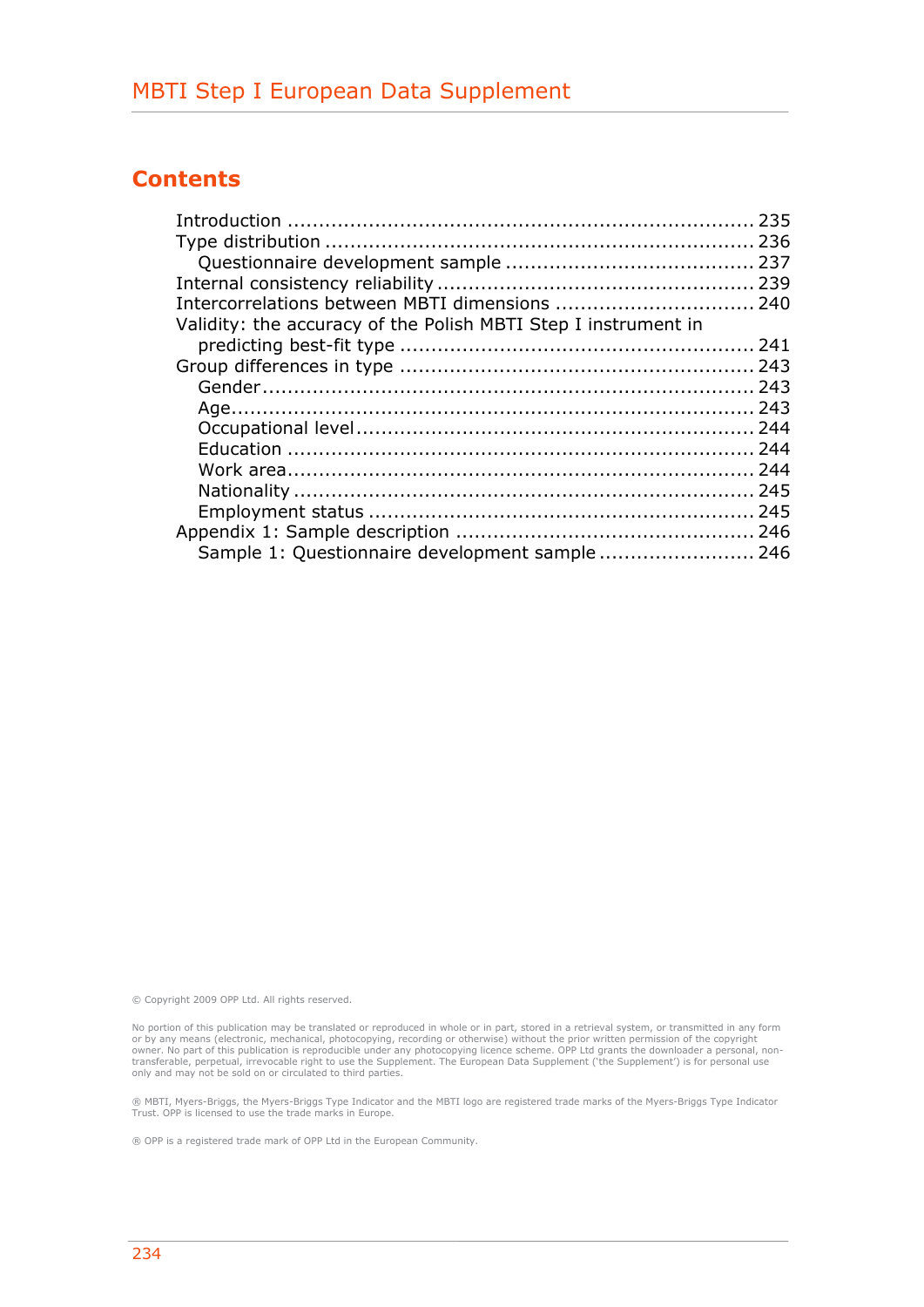## **Introduction**

1

The Polish language version of the MBTI Step I questionnaire was developed and trialled during 2007/8. Due to the fact that it is so new, the amount of data collected so far is limited.

However, this chapter contains details of the main analyses conducted during the development process. A brief description of the sample is given below.

• The sample consisted of 271 individuals who completed the MBTI Step I instrument in Polish via the OPPassessment system between June 2007 and April 2008. $^1$  This sample was gathered by potential users of the instrument in Poland, and contained the kinds of people with whom the Polish MBTI instrument will be used when it is launched.

The results of the analyses are outlined below.

<sup>1</sup> OPPassessment allows personality questionnaires such as the MBTI instrument to be administered via email and/or completed online.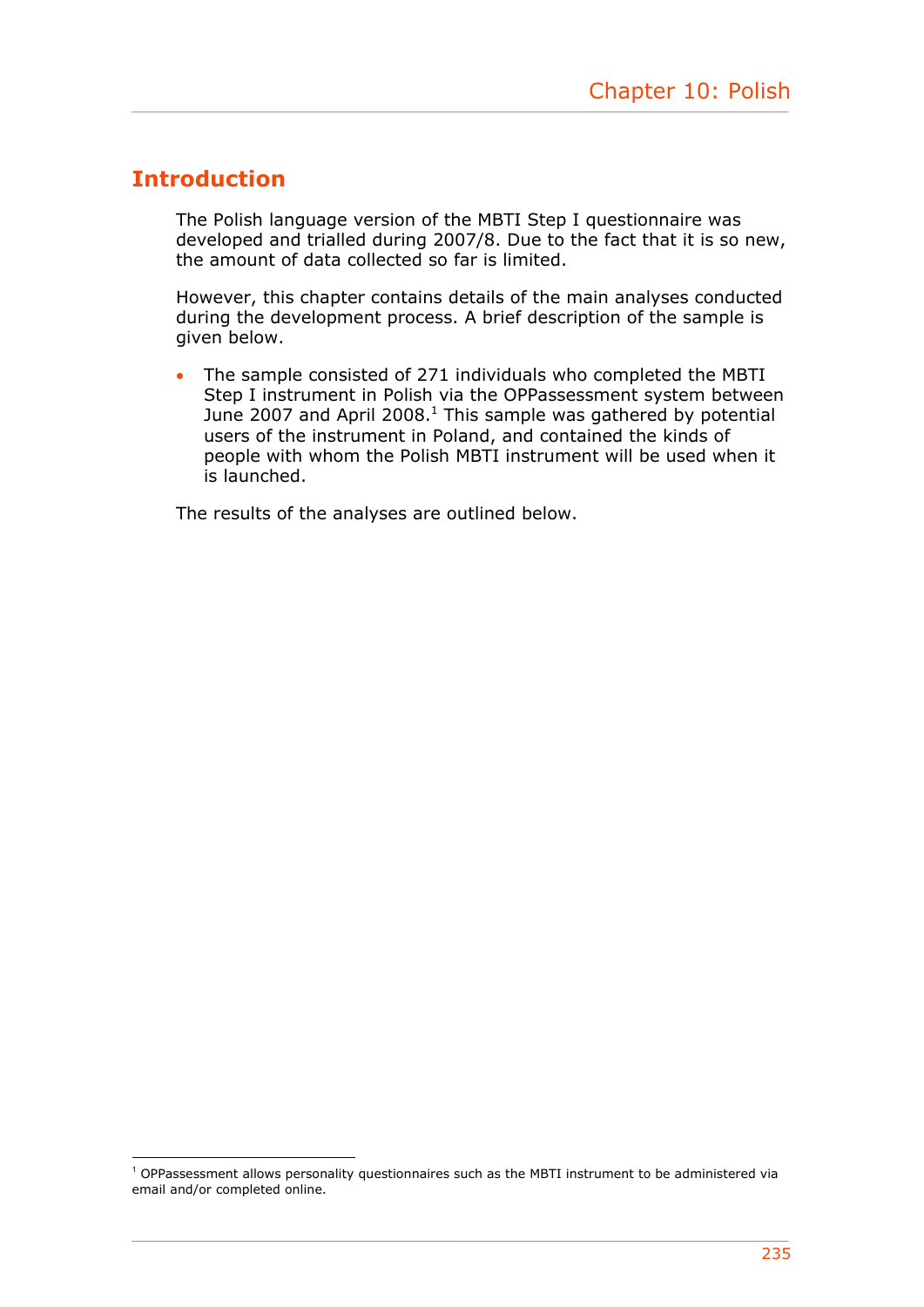## **Type distribution**

Type tables are a way of illustrating the proportion of each type within a particular group. Opposite are type tables for the Polish sample described on the previous page.

For each of the 16 different types, the number of cases, the percentage of the total that this represents and the self-selection ratio (SSR) are shown. The SSR (Myers et al., 1998) is a way of demonstrating whether a given type appears more or less often in a particular group than would be expected given its frequency in a reference group. An SSR of greater than 1 indicates that a type is over-represented, and an SSR of less than 1 denotes that it is underrepresented. Asterisks are used to denote whether the over- or underrepresentations are statistically significant, based on the results of chisquare analysis<sup>2</sup>.

Ideally, the type distribution from a large representative sample of the Polish population would be used to calculate SSRs in this data supplement. However, such a sample does not currently exist. In its place, SSRs have been calculated using type data from the UK general population (Kendall, 1998). Evidence (eg Hackston and Kendall, 2004; Quenk et al., 2004; Kirby, Kendall and Barger, 2007) does suggest that although type-related behaviours vary a good deal from country to country and from culture to culture, the frequencies of underlying MBTI types do not.

 $\frac{1}{2}$  Chi-square analysis (often abbreviated to  $\chi^2$ ) is a technique used to explore whether observed frequency distributions differ significantly from other, predefined, distributions. In this case, the UK general population group is used as the reference group, and the chi-square analysis indicates whether the proportion of people of each type within a particular sample differs significantly from the proportion of people reporting the same type within the reference group.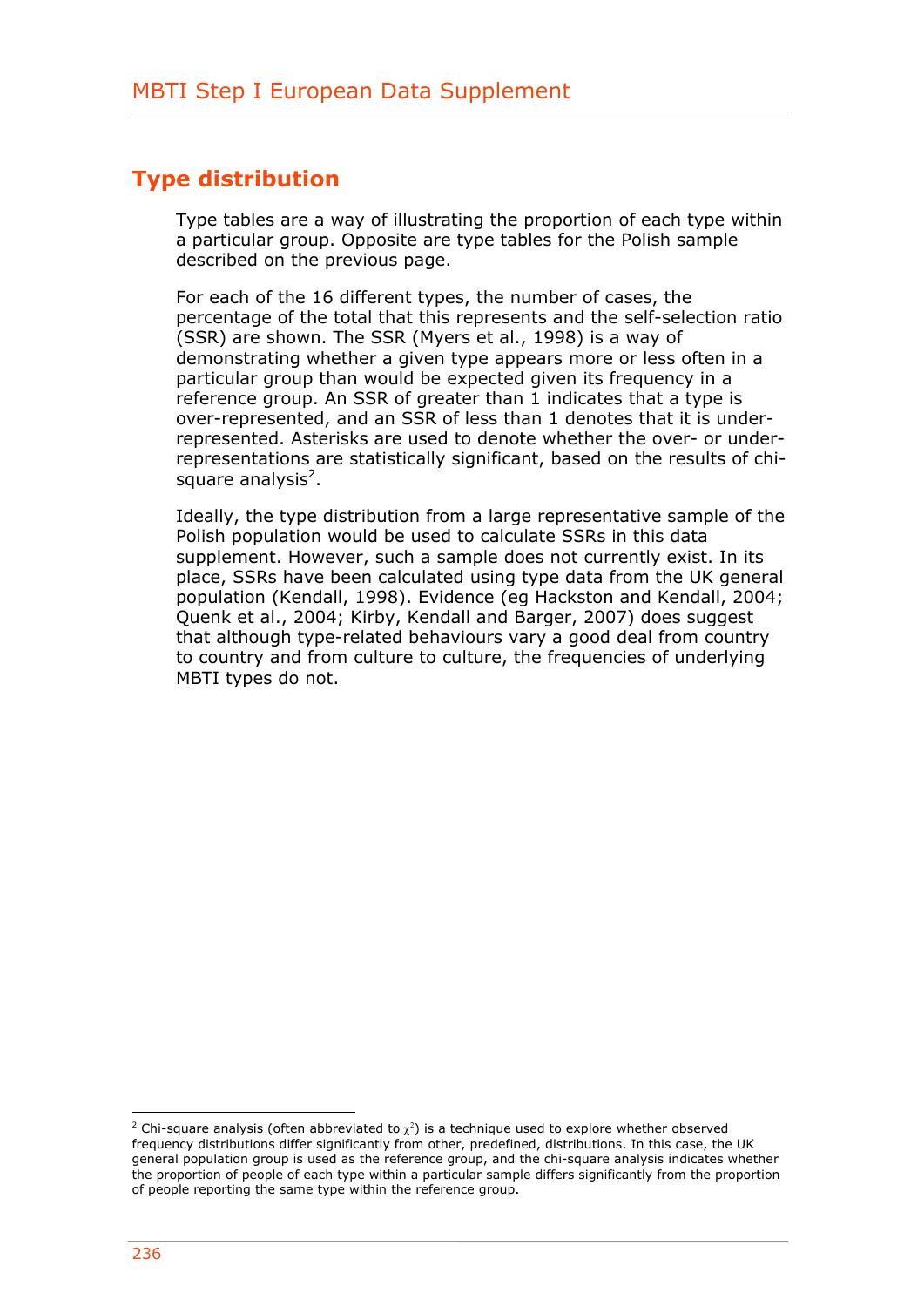### **Questionnaire development sample**

*Table 10.1: Type table for questionnaire development data* 

| <b>ISTJ</b>    | <b>ISFJ</b>    | <b>INFJ</b>    | <b>INTJ</b>    | <b>Type</b> | $\mathsf{r}$ | $\frac{0}{0}$ |
|----------------|----------------|----------------|----------------|-------------|--------------|---------------|
| $n = 35$       | $n = 4$        | $n=7$          | $n = 14$       | E           | 188          | $64.9\%**$    |
| 12.9%          | 1.5%           | 2.6%           | $5.2\%$        | I           | 83           | $30.6\%**$    |
| $SSR = 0.94$   | $SSR = 0.12**$ | $SSR = 1.51$   | $SSR = 3.67**$ |             |              |               |
| <b>ISTP</b>    | <b>ISFP</b>    | <b>INFP</b>    | <b>INTP</b>    | S           | 145          | $53.5\%**$    |
| $n=7$          | $n=2$          | $n=5$          | $n=9$          | N           | 126          | $46.5\%**$    |
| 2.6%           | $0.7\%$        | 1.8%           | 3.3%           |             |              |               |
| $SSR = 0.40*$  | $SSR = 0.12**$ | $SSR = 0.58$   | $SSR = 1.36$   | Τ           | 203          | 74.9%**       |
| <b>ESTP</b>    | <b>ESFP</b>    | <b>ENFP</b>    | <b>ENTP</b>    | F           | 68           | $25.1\%**$    |
| $n = 17$       | $n=6$          | $n = 19$       | $n = 16$       | J           |              | 70.1%**       |
| 6.3%           | $2.2\%$        | 7.0%           | 5.9%           |             | 190          |               |
| $SSR = 1.08$   | $SSR = 0.25**$ | $SSR = 1.11$   | $SSR = 2.14**$ | P           | 81           | 29.9%**       |
| <b>ESTJ</b>    | <b>ESFJ</b>    | <b>ENFJ</b>    | <b>ENTJ</b>    |             |              |               |
| $n = 68$       | $n=6$          | $n = 19$       | $n = 37$       |             |              |               |
| 25.1%          | 2.2%           | 7.0%           | 13.7%          |             |              |               |
| $SSR = 2.41**$ | $SSR = 0.18**$ | $SSR = 2.55**$ | $SSR = 4.65**$ |             |              |               |

*Reported type (n=271)* 

*Best-fit type (n=271)* 

| <b>ISTJ</b>    | <b>ISFJ</b>    | <b>INFJ</b>    | <b>INTJ</b>    | <b>Type</b> | n   | $\frac{0}{0}$ |
|----------------|----------------|----------------|----------------|-------------|-----|---------------|
| $n = 40$       | $n = 14$       | $n=5$          | $n = 11$       | E           | 160 | 59.0%*        |
| 16.1%          | $5.6\%$        | 2.0%           | 4.4%           | I           | 111 | $41.0\%*$     |
| $SSR = 1.17$   | $SSR = 0.44**$ | $SSR = 1.17$   | $SSR = 3.14**$ |             |     |               |
| <b>ISTP</b>    | <b>ISFP</b>    | <b>INFP</b>    | <b>INTP</b>    | S           | 156 | 57.6%**       |
| $n = 10$       | $n = 15$       | $n=7$          | $n=9$          | N           | 115 | 42.4%**       |
| 4.0%           | $6.0\%$        | 2.8%           | $3.6\%$        |             |     |               |
| $SSR = 0.62$   | $SSR = 0.98$   | $SSR = 0.88$   | $SSR = 1.48$   | т           | 165 | 60.9%         |
| <b>ESTP</b>    | <b>ESFP</b>    | <b>ENFP</b>    | <b>ENTP</b>    | F           | 106 | 39.1%         |
| $n = 12$       | $n = 15$       | $n = 29$       | $n = 25$       |             |     |               |
| 4.8%           | $6.0\%$        | 11.6%          | 10.0%          | J           | 149 | 55.0%         |
| $SSR = 0.83$   | $SSR = 0.69$   | $SSR = 1.85**$ | $SSR = 3.65**$ | P           | 122 | 45.0%         |
| <b>ESTJ</b>    | <b>ESFJ</b>    | <b>ENFJ</b>    | <b>ENTJ</b>    |             |     |               |
| $n = 43$       | $n=7$          | $n = 14$       | $n = 15$       |             |     |               |
| 17.3%          | 2.8%           | 5.6%           | 6.0%           |             |     |               |
| $SSR = 1.66**$ | $SSR = 0.22**$ | $SSR = 2.04*$  | $SSR = 2.05*$  |             |     |               |

For both tables above: \*Difference significant at  $p$ <0.05, based on chi-square results. \*\*Difference significant at p<0.01, based on chi-square results.

Looking at reported type, the most frequent type preference is quite clearly ESTJ (25% of the total). Overall, the group tends to have a preference for Thinking and Judging, and to a lesser extent for Extraversion and Sensing.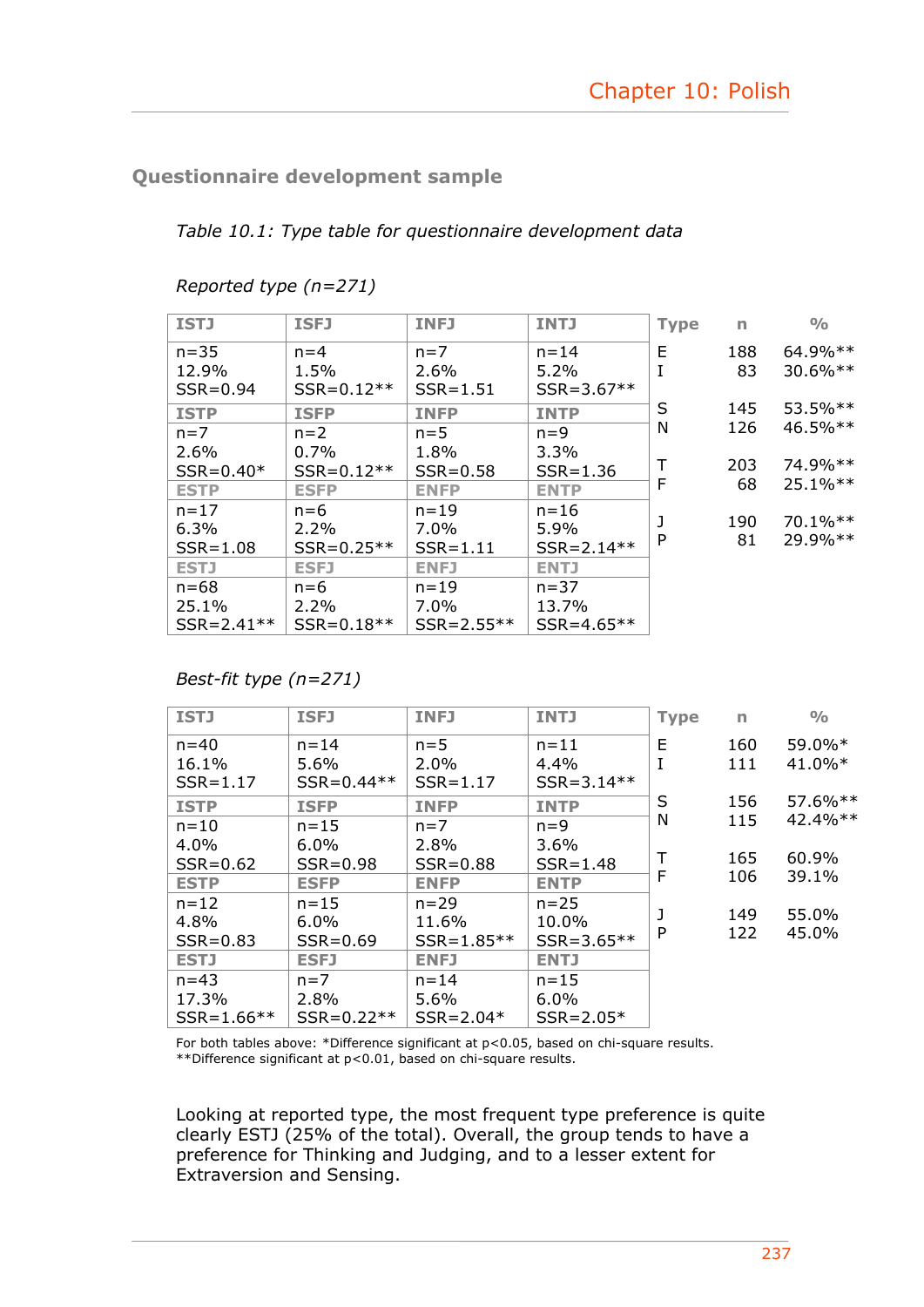In terms of best-fit type, ESTJ (17%) is also the most frequently occurring type preference. However, the proportion is lower than for reported type, and is closely followed by ISTJ (16%) in terms of frequency. The general pattern is similar to that found with reported type, with the group tending to have a preference for Extraversion, Sensing, Thinking and Judging. A notable difference, however, is that for all dimensions except Sensing–Intuition, the proportion of people with preferences for each pole are more evenly balanced than they are for reported type.

It should be noted that the wider applicability of these type distributions should not be overstated as the samples on which they are based cannot be considered to be representative of any wider group. Further type distribution data will be added to this supplement as it becomes available.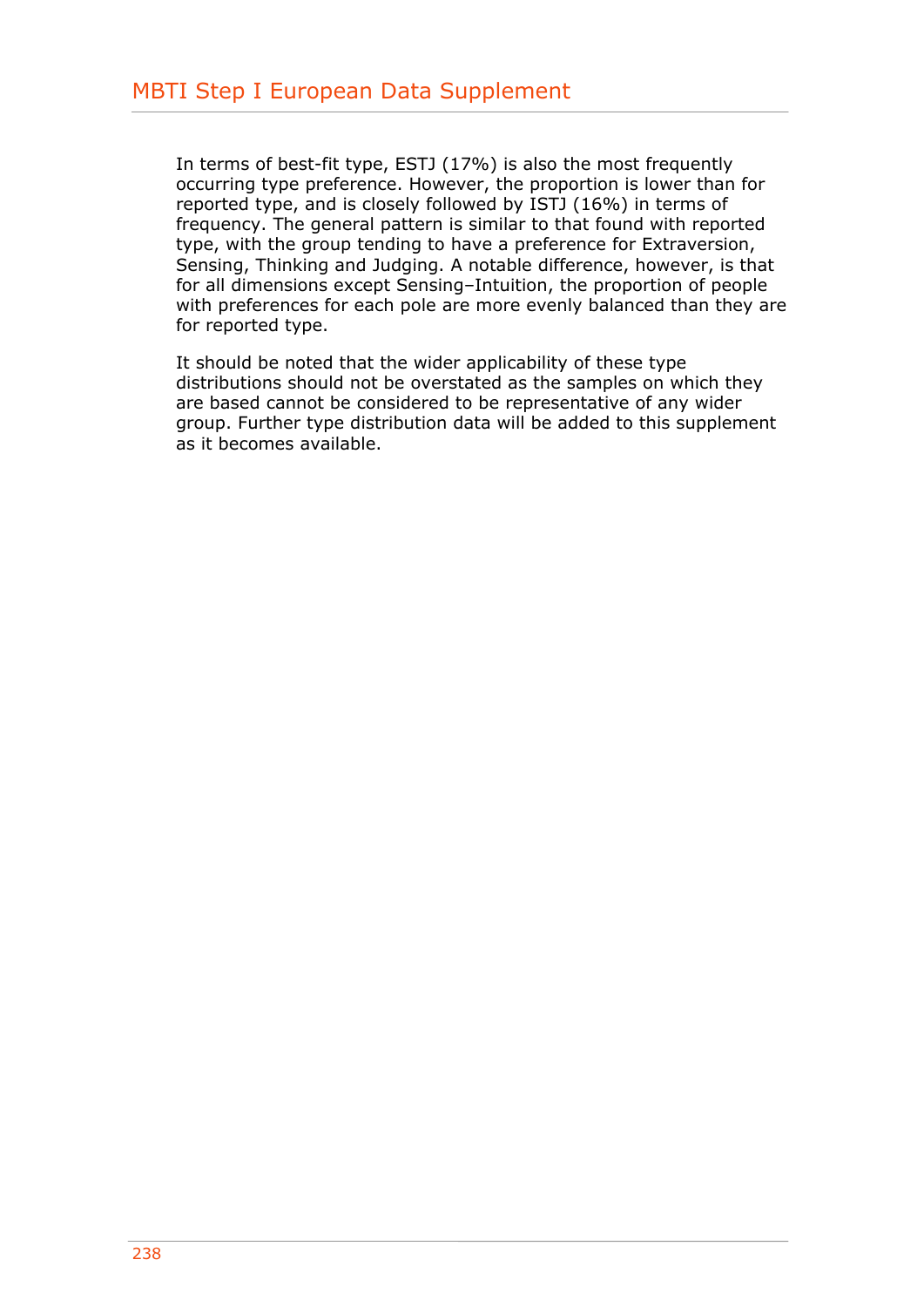## **Internal consistency reliability**

The reliability of a test or questionnaire relates to how consistent and precise it is. Internal consistency reliability addresses the question of whether all the questions in a scale measure the same construct. A common measure of internal consistency reliability is coefficient alpha (Cronbach, 1951). The alpha coefficients for the Polish questionnaire development sample are shown in Table 10.2.

*Table 10.2: Internal consistency reliability* 

| <b>Dimension</b> | <b>Coefficient</b> |  |  |
|------------------|--------------------|--|--|
|                  | alpha              |  |  |
| E-I              | 0.86               |  |  |
| $S-N$            | 0.77               |  |  |
| $T-F$            | 0.82               |  |  |
| $1-P$            | 0.80               |  |  |

It is generally agreed that internal consistency reliability should achieve a value of at least 0.7 for a test to be considered to be reliable. $3$  On this basis, all of the dimensions of the questionnaire show good reliability.

 3 For example, see Nunnally (1978) or Kline (2000).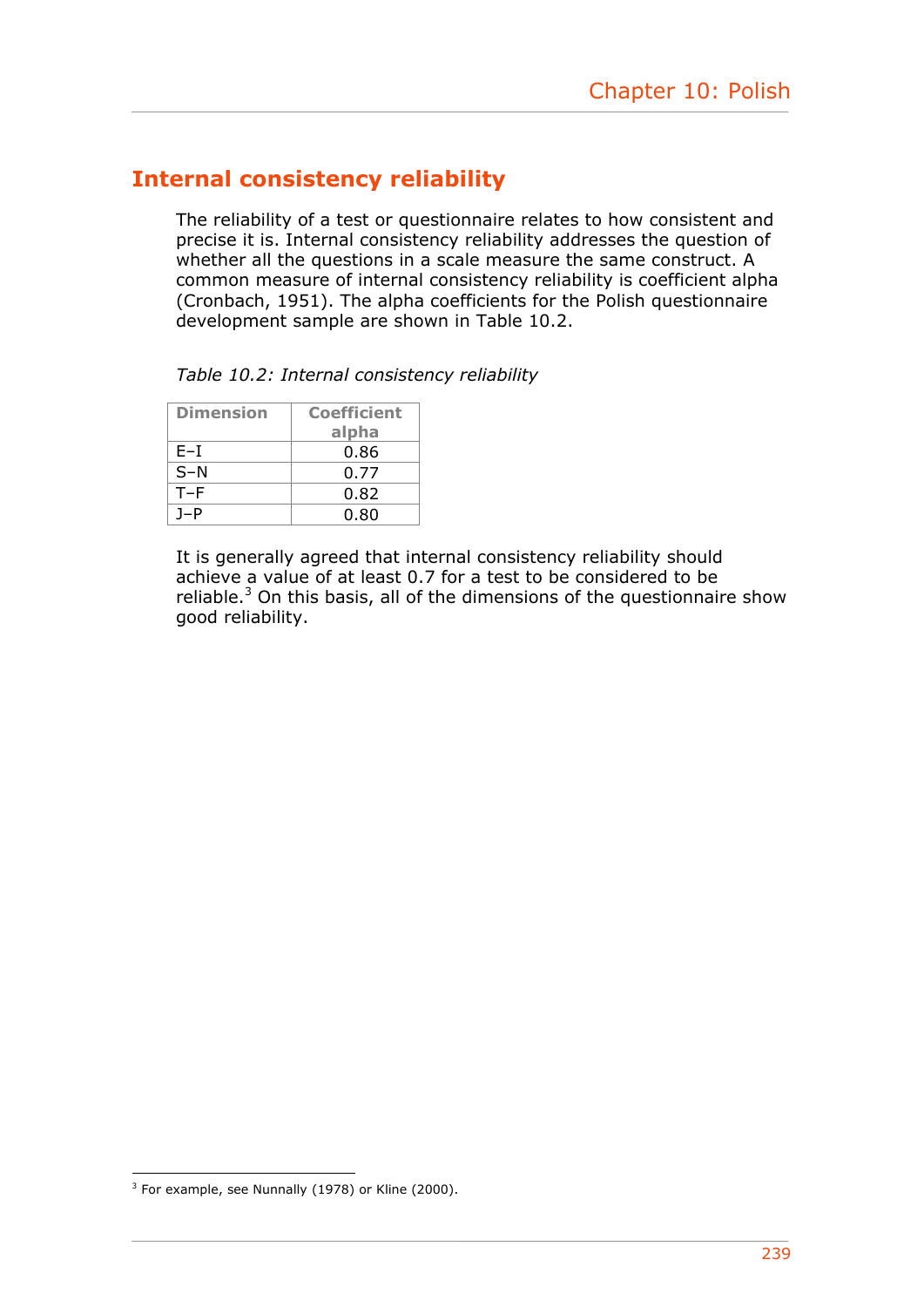## **Intercorrelations between MBTI dimensions**

One of the original aims of developing the MBTI questionnaire was to see if dimensions could be produced that were independent of each other. Results from other language versions have shown that this was achieved with all dimensions except Sensing–Intuition and Judging– Perceiving. This shows up despite the fact that questions were carefully chosen to sort on only one dimension. The author of the questionnaire hypothesised that the S–N/J–P relationship may simply be a reflection of reality rather than a failing in the construction of the questionnaire.

The intercorrelations between dimensions amongst the OPPassessment sample are shown in Table 10.3. In order to be able to calculate the correlations, scores on each dimension were converted to continuous scores.<sup>4</sup>

|       | E-I | $S-N$   | $T - F$   | $J-P$    |
|-------|-----|---------|-----------|----------|
| E-I   |     | $-0.10$ | $-0.16**$ | $-0.06$  |
| $S-N$ |     |         | $0.36**$  | $0.32**$ |
| T-F   |     |         |           | $0.23**$ |
| J-P   |     |         |           |          |

| Table 10.3: Intercorrelations between dimensions |  |
|--------------------------------------------------|--|
|--------------------------------------------------|--|

\*\*Significant at p<0.01.

The S–N/J–P relationship that has been found with other language versions has been replicated, showing that a preference for Sensing is likely to be associated with a preference for Judging, and that a preference for Intuition is likely to be associated with a preference for Perceiving.

In addition, for this sample, S–N has also been shown to correlate reasonably highly with T–F, suggesting that a preference for Sensing is likely to be associated with a preference for Thinking, and that a preference for Intuition is likely to be associated with a preference for Feeling. At present, we do not have sufficient data to know whether this reflects a true relationship amongst people who take the Polish questionnaire, or whether the finding is sample-specific. This will be explored once more data become available.

1

<sup>4</sup> Continuous scores (Myers and McCaulley, 1985, p. 9) place an individual's score on each dimension onto a continuous scale with a mid-point of 100. To calculate continuous scores, Preference Clarity Index (PCI) scores for each dimension are either subtracted or added to 100, depending on which direction the overall preference is. PCI scores in the direction of E, S, T or J are subtracted from 100. PCI scores in the direction of I, N, F or P are added to 100.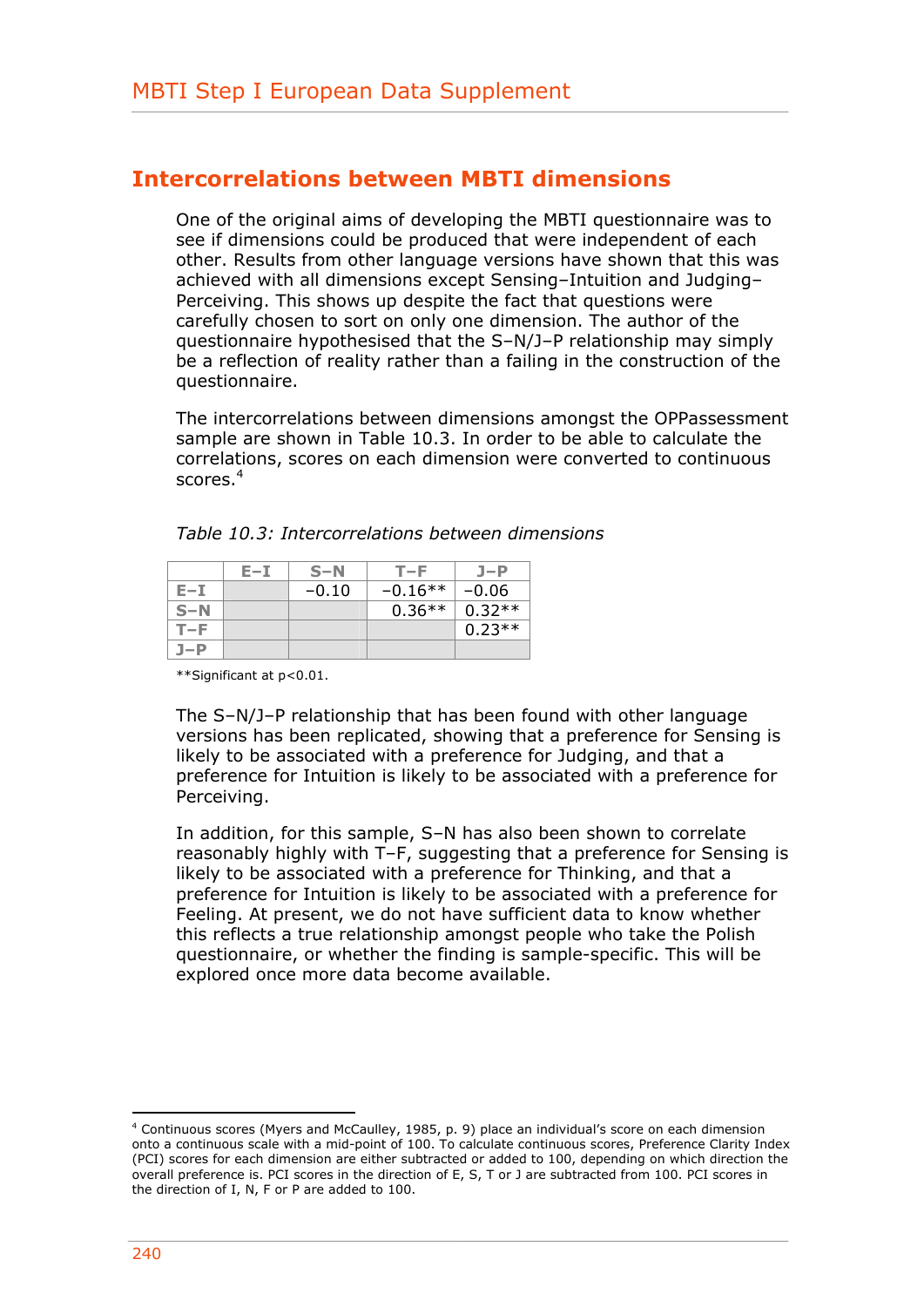## **Validity: the accuracy of the Polish MBTI Step I instrument in predicting best-fit type**

The purpose of the MBTI instrument is to help individuals to establish their validated or 'best-fit' psychological type. A key measure of the validity of the instrument is, therefore, how well the results relate to best-fit (validated) type. These data are useful to practitioners in knowing how typically accurate the reported result is likely to be.

Best-fit data are available for a sample of MBTI practitioners who took part in a research study to look at the relationship between MBTI reported type and best-fit type.

Table 10.4 presents the results of the analysis comparing best-fit with reported type. The Polish questionnaire performs in a similar way to other language versions for which best-fit data are available, and there is good evidence for the accuracy of the instrument. In nearly 50% of cases, a respondent's reported type will match their best-fit type, and in nearly 80% of cases at least three of the four preferences will match.

|                              | <b>Polish questionnaire</b><br>development sample |       |  |
|------------------------------|---------------------------------------------------|-------|--|
|                              | $(n=271)$                                         |       |  |
| Agrees with all four letters | 48.3%                                             | 78.9% |  |
| Agrees with three letters    | 30.6%                                             |       |  |
| Agrees with two letters      | 16.2%                                             |       |  |
| Agrees with one letter       | 4.1%                                              | 21.1% |  |
| Agrees with no letters       | 0.8%                                              |       |  |

|  |  |  |  | Table 10.4: Match of reported and best-fit type |  |  |  |
|--|--|--|--|-------------------------------------------------|--|--|--|
|--|--|--|--|-------------------------------------------------|--|--|--|

| <b>Dimension</b> | <b>Percentage</b> |
|------------------|-------------------|
|                  | agreement         |
| F-I              | 84.5%             |
| $S-N$            | 81.2%             |
| $T-F$            | 79.3%             |
| 1–P              | 76.8%             |

Further analysis was carried out to investigate the validity and accuracy of the questionnaire. MBTI qualifying training course delegates and MBTI practitioners were asked how confident they felt about their results on each type dichotomy (on a scale from 1 to 5, where 5 indicated the highest degree of confidence). For every dimension, more than two-thirds of the group were confident about their type.

All these figures provide further support for the validity of the MBTI approach. Detailed results are shown in Table 10.5.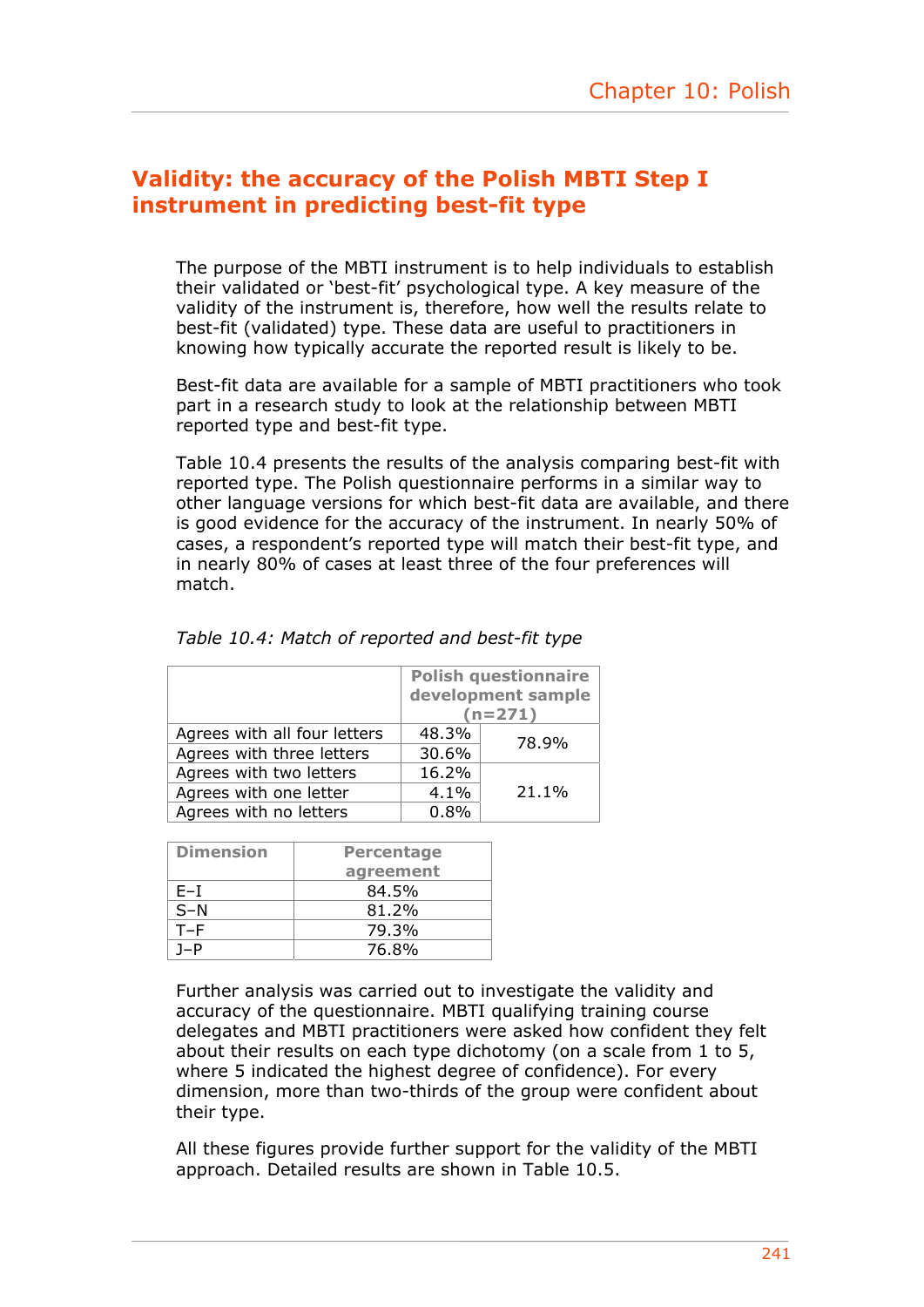| <b>Degree of</b>   | <b>Percentage of group</b> |       |     |       |  |
|--------------------|----------------------------|-------|-----|-------|--|
| confidence         | $E - I$                    | $S-N$ | T-F | $J-P$ |  |
| 5 (highest)        | 44%                        | 31%   | 38% | 40%   |  |
| 4                  | 31%                        | 38%   | 34% | 30%   |  |
| 3                  | 18%                        | 26%   | 22% | 22%   |  |
| $\mathcal{P}$      | 6%                         | 4%    | 4%  | 7%    |  |
| 1 (lowest)         | $1\%$                      | $1\%$ | 2%  | $1\%$ |  |
| Percentage at 4 or | 75%                        | 69%   | 72% | 70%   |  |
| above              |                            |       |     |       |  |

|  |  | Table 10.5: Degree of confidence in results |  |
|--|--|---------------------------------------------|--|
|  |  |                                             |  |

In summary, there is good evidence for the validity of the Polish MBTI Step I instrument. Specifically:

- There is a high level of agreement between best-fit and reported type, comparable with results for other European language versions.
- Respondents are confident about their results.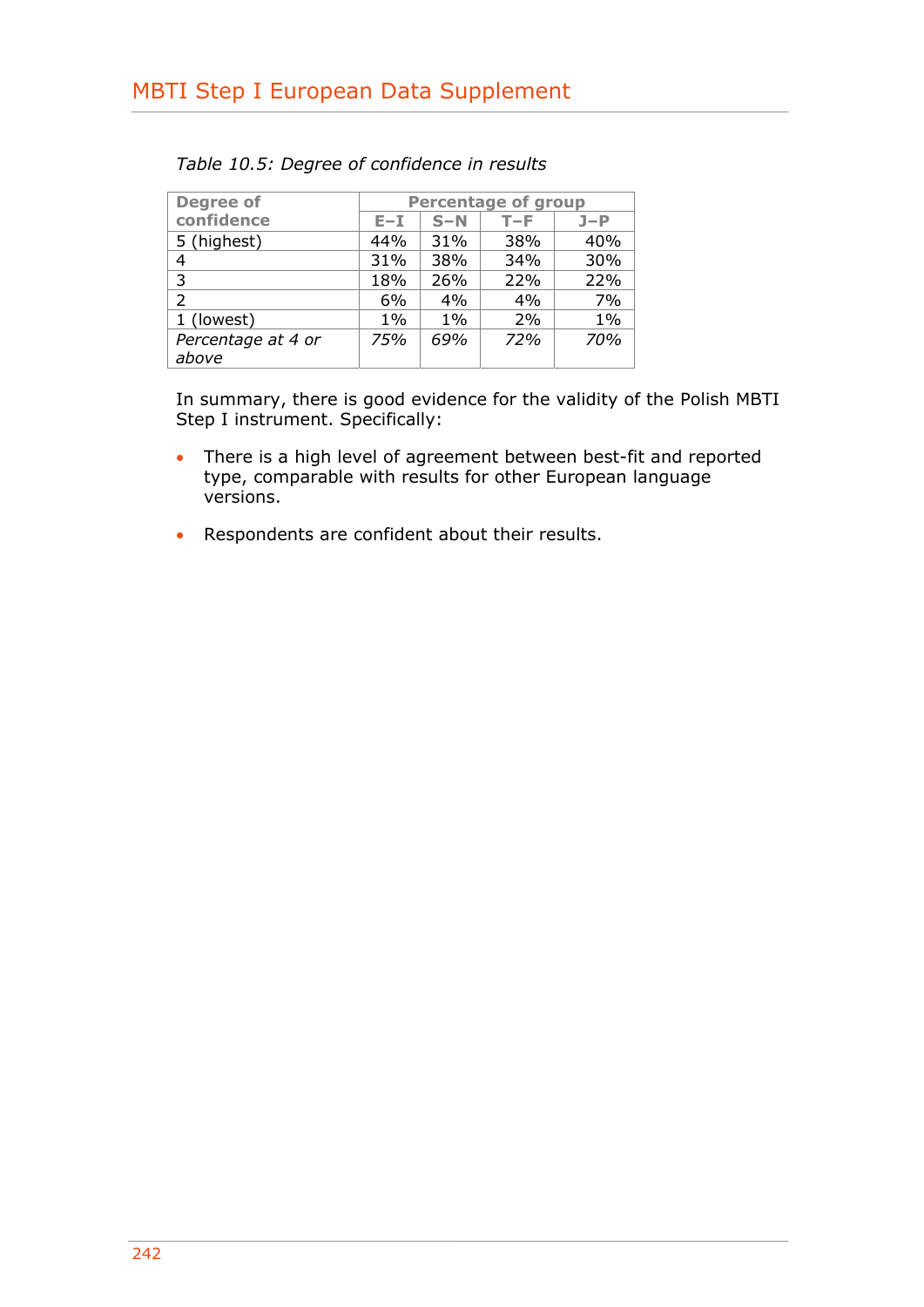## **Group differences in type**

Various types of demographic information were collected for the Polish questionnaire development sample. The relationship of MBTI type to each of these factors is described below.

#### **Gender**

Most groups who take the MBTI questionnaire show a significant gender difference on the Thinking–Feeling dimension, and this is the case for the group in this study, as shown in Figure 10.1.<sup>5</sup>







Thinking preferences are over-represented amongst men and Feeling preferences are over-represented amongst women (although even amongst women in this group there are more people with a preference for Thinking than Feeling). This effect has been found many times with many different versions of the instrument in a number of different cultures.

#### **Age**

Previous research using UK Step I continuous scores has shown significant correlations between age and three of the four dimensions (Warr, Miles and Platts, 2001). Older people were more likely than younger people to have preferences for Introversion, Sensing and Judaina.

The data in this supplement were analysed in a slightly different way, by looking for differences in average age between people with preferences for Extraversion versus those with preferences for Introversion, for Sensing versus Intuition, for Thinking versus Feeling and for Judging versus Perceiving. The sample showed statistically significant relationships between age and two of the dimensions, $6 \text{ as } 6$ shown in Table 10.6. The mean age of people with a preference for Sensing was approximately three and a half years higher than of those

<sup>1</sup>  $5 \chi^2$ =6.57; significant at p<0.01.<br> $6 \text{ Independent example}$  t-tests: S

 $\frac{1}{6}$  Independent-samples t-tests; SN significant at p<0.01, JP significant at p<0.001.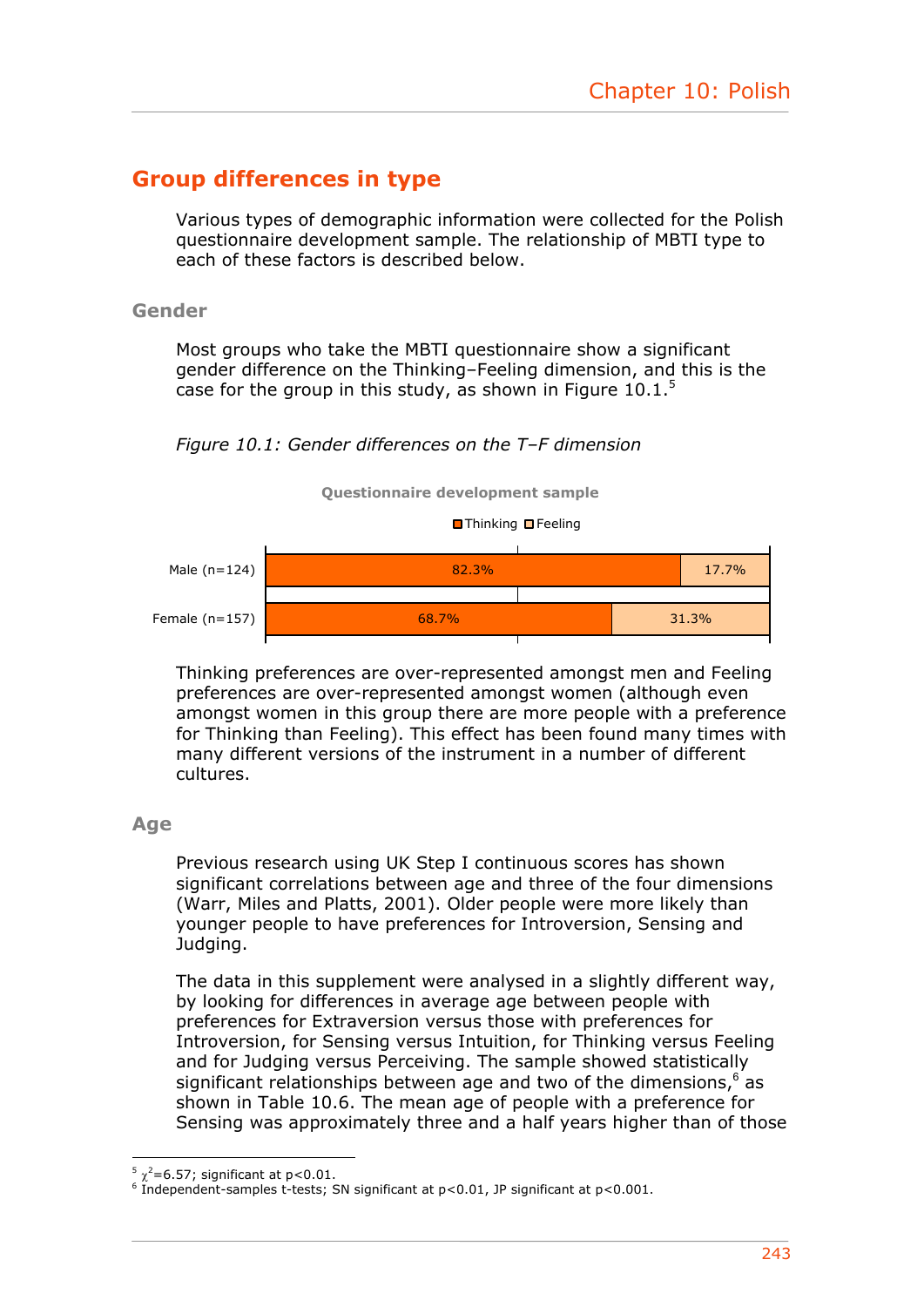with a preference for Intuition. The mean age of those with a preference for Judging was approximately four and a half years higher than of those with a preference for Perceiving.

|  | Table 10.6: Significant mean age differences |  |  |
|--|----------------------------------------------|--|--|
|--|----------------------------------------------|--|--|

|          | <b>Sensing</b> | <b>Intuition</b> | <b>Difference</b> | <b>Significance</b> |
|----------|----------------|------------------|-------------------|---------------------|
| Mean age | 32.56          | 29.19            | 3.37              | $**$                |
| (years)  |                |                  |                   |                     |

|          | <b>Judging</b> | Perceiving | <b>Difference</b> | <b>Significance</b> |
|----------|----------------|------------|-------------------|---------------------|
| Mean age | 32.20          | 27.82      | 4.38              | $***$               |
| (years)  |                |            |                   |                     |

Difference significant at: \*p<0.05, \*\*p<0.01, \*\*\*p<0.001.

#### **Occupational level**

Previous research in other countries has demonstrated that individuals in higher level jobs in organisations are more likely to have preferences for Intuition and for Thinking than those in lower level jobs (Quenk, Hammer and Majors, 2004).

The sample used in the development of the Polish questionnaire was not large enough to explore this fully. Although many of the respondents did describe their occupational level, the number of individuals in each category was too small for a full analysis. Therefore, the categories were recoded into two broader groups, namely 'employee' (containing 55 people) and 'supervisory or above' (72 people). However, when these two groups were compared, no significant differences were found for any of the dimensions. A further analysis when more data become available will allow us to explore this further.

#### **Education**

Specific educational qualifications were not available for the sample; however, the age at which individuals left full-time education was. There was found to be a link between the Thinking–Feeling dimension and the age at which individuals left full-time education. On average, people with preferences for Thinking left education approximately two and a half years later than those with a preference for Feeling.

#### **Work area**

Previous research into MBTI type suggests that an individual's type influences their choice of career (Hammer, 1998). However, the number of different work areas covered by this sample was so broad that the number of people in each category was too small for analyses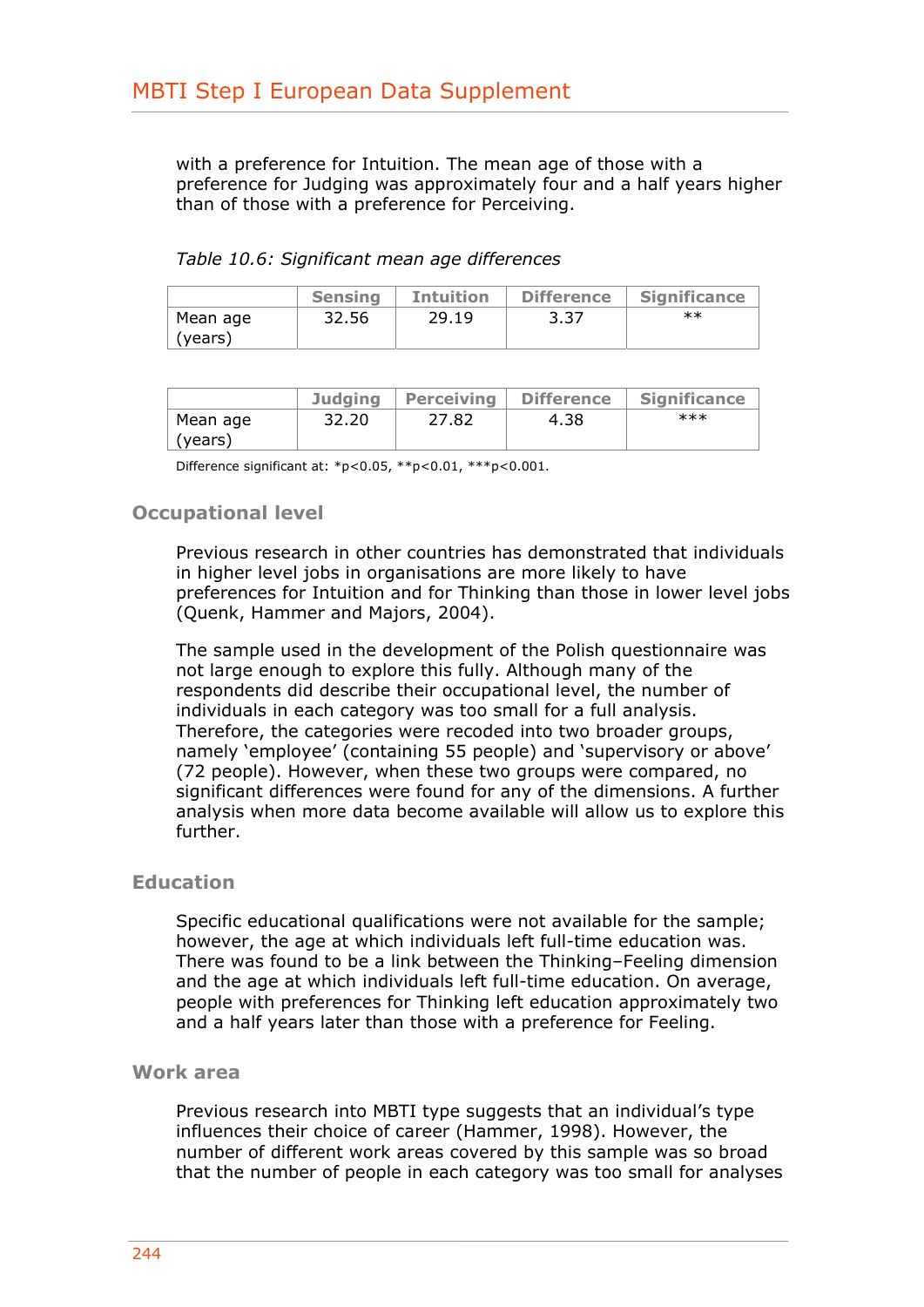to be conducted. This is another example of where further analysis will be conducted when more data become available.

#### **Nationality**

Nationality was disclosed by 76% of the sample. Of these, 97% were Polish. No other nationality was represented in sufficiently large numbers for an analysis of type differences by nationality to be conducted.

#### **Employment status**

Employment status (ie whether a person works full-time, part-time, is self-employed, etc) was found to show no significant relationship with type preferences amongst this sample.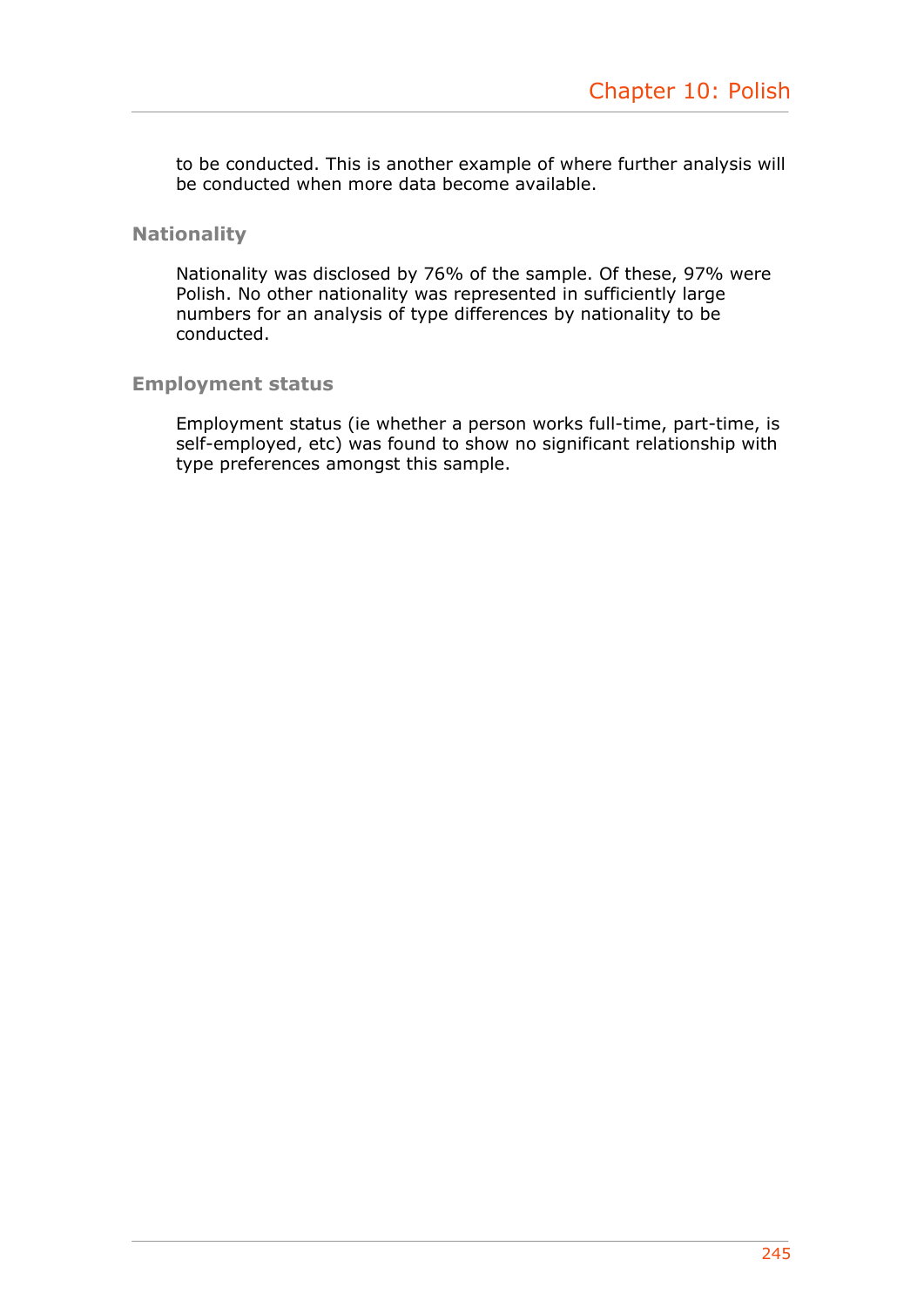## **Appendix 1: Sample description**

**Sample 1: Questionnaire development sample** 

This sample consists of 271 individuals who completed the MBTI Step I questionnaire in Polish via the OPPassessment system between June 2007 and April 2008. Of these individuals, 54% were female and 46% were male. Age ranged from 16 to 60 years, with a mean of 31 and a median of 29.

Nationality was disclosed by 76% of respondents. Of these, 97% were Polish. No other individual nationality was represented in large numbers.

| <b>Nationality</b> | <b>Percentage</b> |
|--------------------|-------------------|
| Polish             | 97.1%             |
| Other              | 2.9%              |

The majority of those who disclosed their employment status were in full-time employment:

| <b>Employment status</b> | <b>Percentage</b> |
|--------------------------|-------------------|
| Full-time                | 44.0%             |
| Part-time                | 5.5%              |
| Self-employed            | 6.6%              |
| Unemployed               | 5.5%              |
| Retired                  | 0.4%              |
| Homemaker                | 0.0%              |
| Not disclosed            | 38.0%             |

Of those who disclosed their occupational level, many were of managerial level or above, although the largest single group was employee level (20.3%):

| <b>Occupational level</b> | <b>Percentage</b> |
|---------------------------|-------------------|
| Top level                 | 3.7%              |
| Senior executive          | 9.2%              |
| Upper middle management   | 0.4%              |
| Middle management         | 4.8%              |
| First-level               | 8.5%              |
| management/supervisor     |                   |
| Employee                  | 20.3%             |
| Other                     | 12.2%             |
| Not disclosed             | 40.9%             |